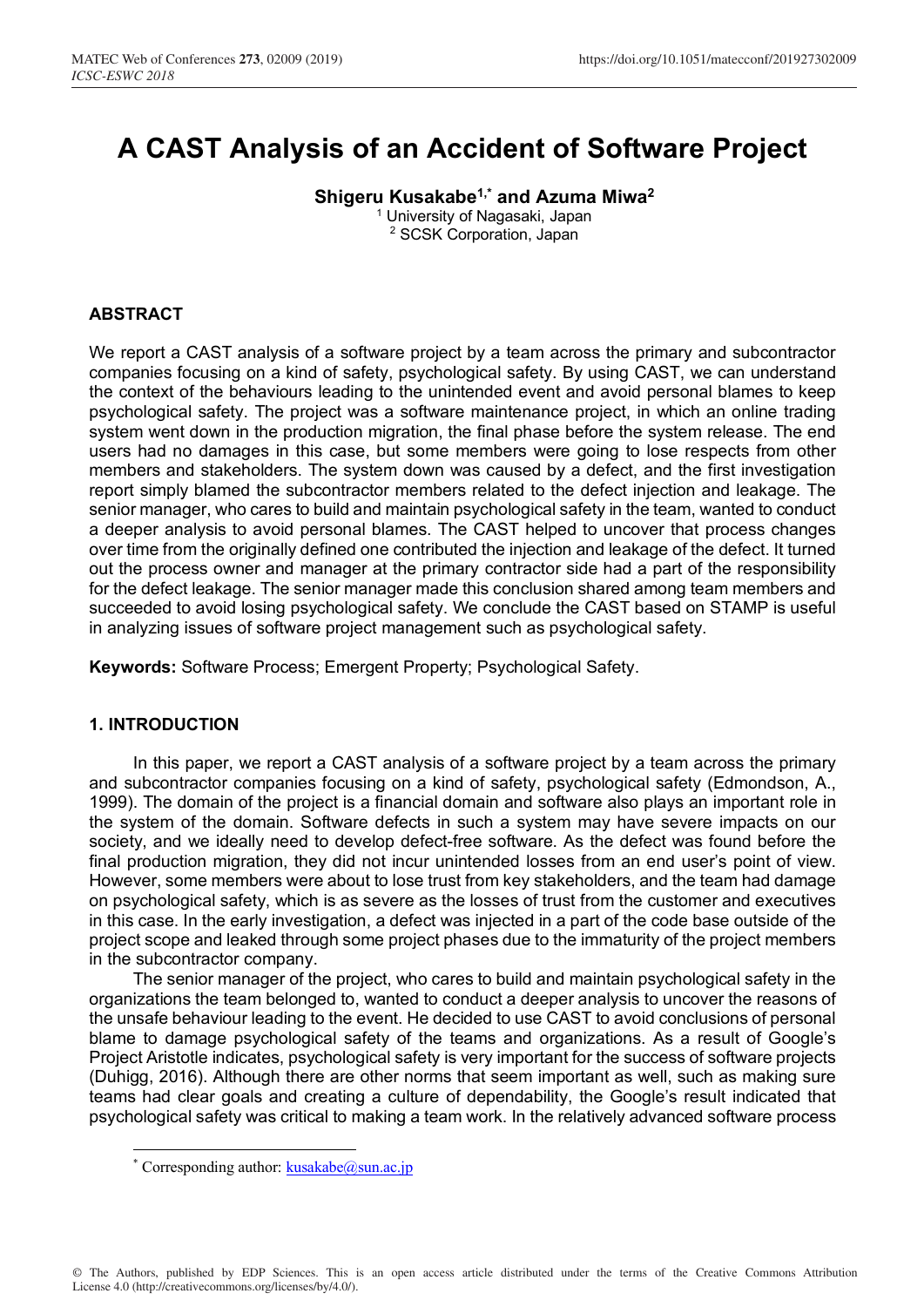area, modern agile process area, psychological safety is also regarded as one of the most important aspects of the agile process<sup>†</sup>. Some evangelists think psychological safety so important that they named activities related to psychological safety as "Anzeneering" ("Anzen" is a Japanese word for safety.)

We mainly report the analysis from a viewpoint of the primary contractor to which the senior manager belonged, while there exist other key stakeholders such as the customer and the subcontractor. He needed to manage the projects and the teams in terms of multiple aspects such as productivity and psychological safety. He realized they behaved as a system and his role included a role of controller of the emergent properties in the system as indicated in Figure 1.



Figure 1: Controlling emergent property

The senior manager decided to seek the flaws of the control related to the event and take measures to prevent similar events by using methods other than their conventional ones. We used the System-Theoretic Accident Model and Process (STAMP) (Leveson, 2012) in modelling the control and management structure of the project. We analyzed this case with Causal Analysis using System Theory (CAST) (Thomas, 2017) through the following steps:

- 1. Identify the system-level hazard(s) involved in the loss.
- 2. Identify the system safety constraints and system requirements associated with that hazard.
- 3. Document the safety control structure in place to control the hazard and enforce the safety constraints.
- 4. Determine the proximate events leading to the loss.
- 5. Analyze the loss at the physical system level.
- 6. Analyze higher levels of control to determine how and why each successively higher level contributed to inadequate control at the current level.
- 7. Examine overall coordination and communication contributors to the loss.
- 8. Determine the dynamics and changes in the system and the safety control structure relating to the loss and any weakening of the safety control structure over time.
- 9. Generate recommendations.

In the rest of the paper, section 2 introduces the software maintenance project in which the event occurred. This section includes the CAST step 2 and 3 explained above. Section 3 mainly focuses on the CAST step 4, 5 and 6. Section 4 explains the rest of the CAST steps. Section 5 makes a conclusion.

<sup>-</sup>† http://modernagile.org/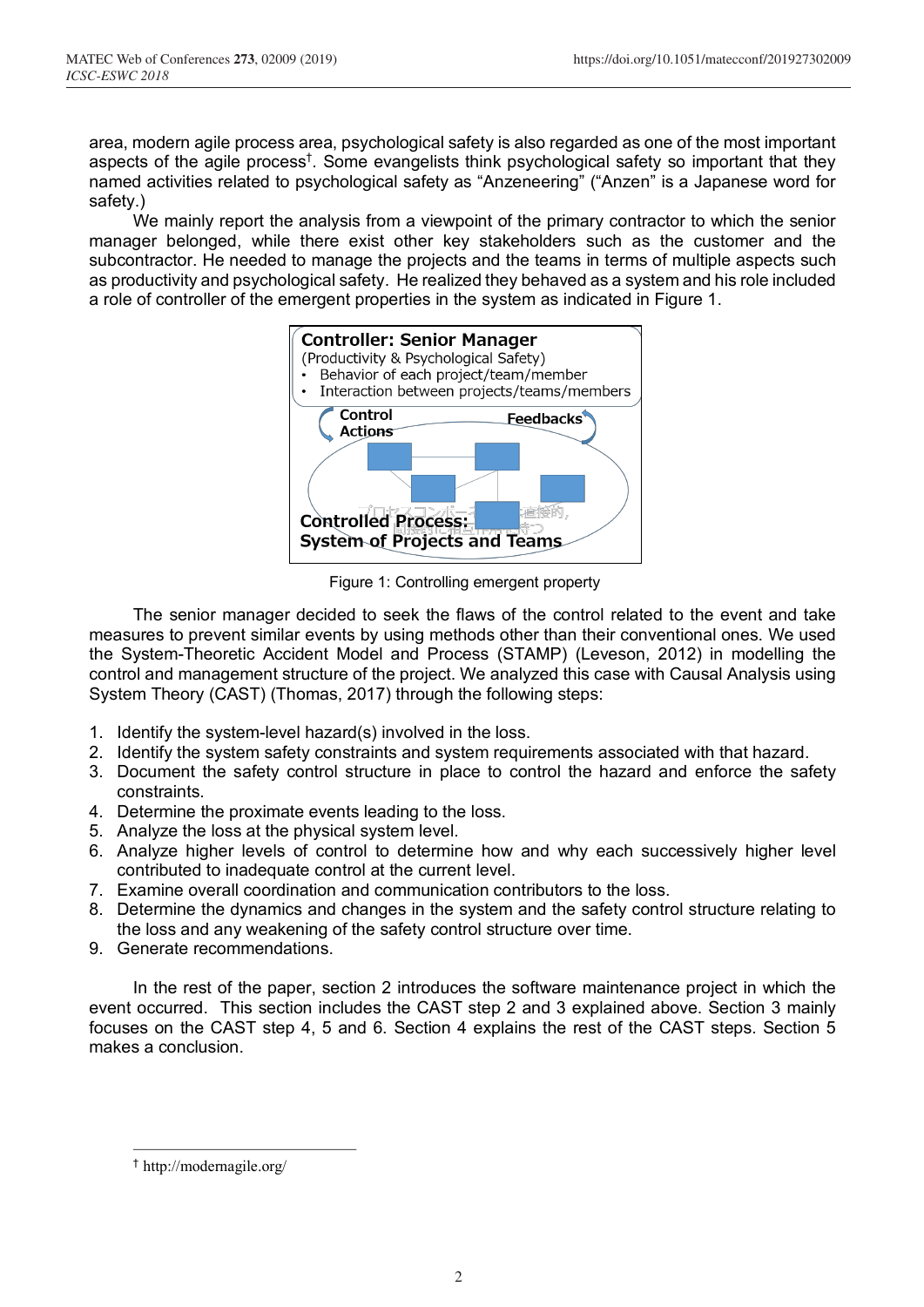## **2. SOFTWARE MAINTENANCE PROJECT AND RELATED STRUCTURE**

### **2.1. Background of the Project**

The senior manager of the primary contractor company organizes and manages several teams, consisting of members from the primary contractor company and the subcontractor company. The teams are in charge of developing and maintaining an online financial system, consisting of several subsystems. They cover from development, product migration, operation and to maintenance of 24 hours 365 days. Each member basically belongs to a team and works for projects in need. Figure 2 shows a schematic view of the combination of the projects and teams, while the classification of the teams is not the real one due to some business reasons. There are various requirements to them, such as periodical repair of existing functions, the addition of new service, improvement of interface, modification according to the legislative revision. Each project is different from other projects in terms of several aspects such as frequency, duration, amount of work. Human resource allocation becomes difficult if the skill and knowledge of each member are limited to a single subsystem area. Each member is expected to cover a wide range of skills and knowledge and sometimes encouraged to work for other teams.



Figure 2: Schematic view of the combination of projects and teams

The team reported in this article was one of the teams explained above. The team members belong to the primary contractor or the subcontractor. The senior manager, project managers, team leaders, and team members belong to the primary contractor, and the managers organize a committee with the senior manager for high-level decision making. The development level sub-team leaders and developers belong to the subcontractor. Conceptually, they form a hierarchical structure as shown in Figure 3, although they do not always form a so-called "tree structure" in the actual cases.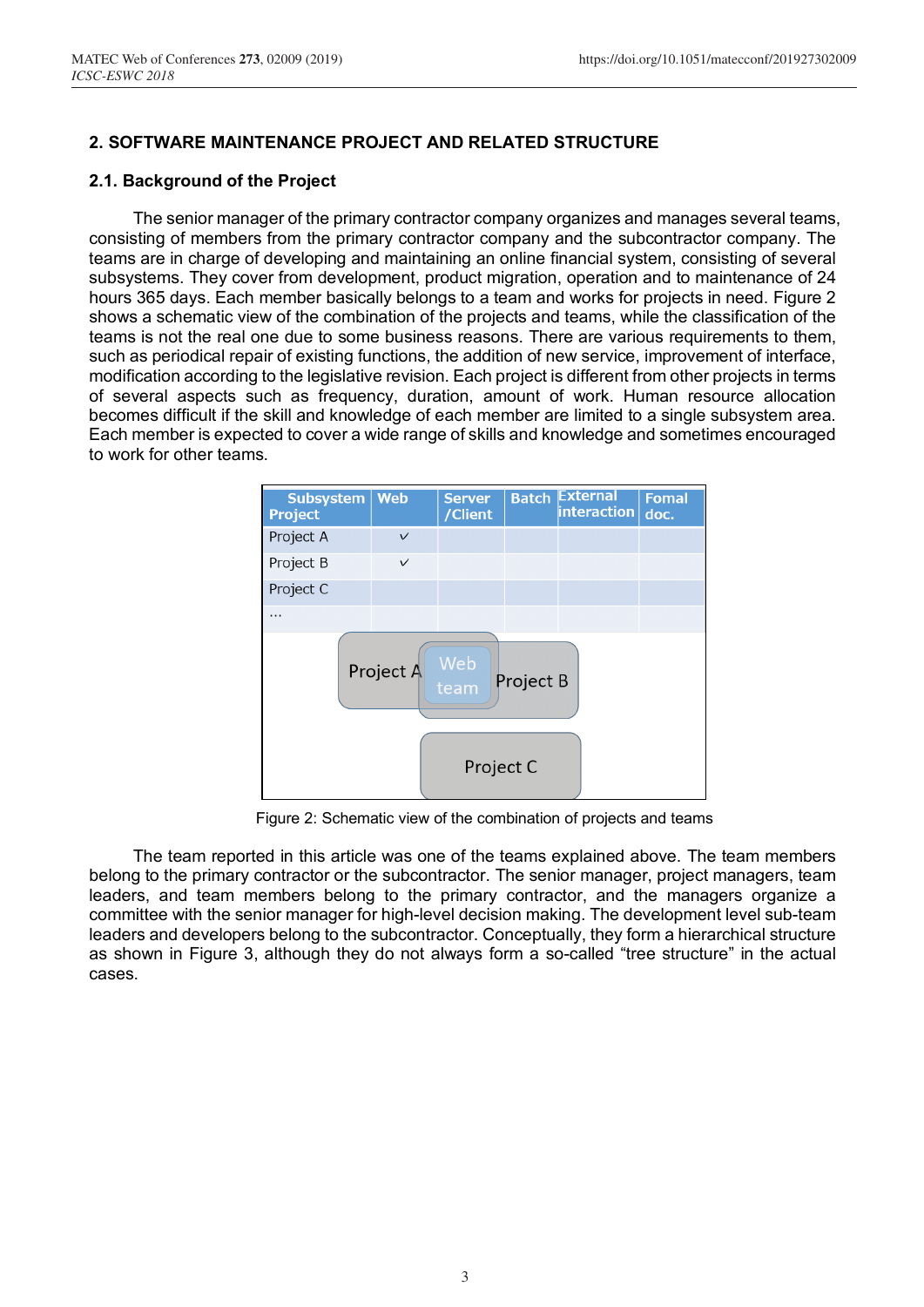

Figure 3: Schematic view of organizational structure

### **2.2. Early CAST Steps**

The system safety requirements, in this case, were to avoid injecting new critical defects and find existing critical defects in deliverables while satisfying customer's needs and keeping QCD (quality, cost, and delivery schedule). The safety requirements were reflected in measures to prevent the injection of new defects and find injected defects. The project leader in the primary contractor needs to make requirements detailed enough to derive the appropriate design while reflecting the customer's needs. The team leaders and team members are responsible for implementing the requirements for each project. They examine the requirements, make the specification and design with experts and share them with the development team in the subcontractor. As multiple projects run concurrently while they conduct a project which adds and modifies the code base, the scope of the target system in each project is determined with care to avoid unexpected interferences.

The control structure related to this event was rather straightforward. Figure 4 shows an outline of the control structure. In the case, a code region out of the scope of the project's specification was modified at the bottom level control loop  $L_1$  in the control structure. The unsafe behaviour seemed quite naïve within the simple control structure. The question here is why measures in the control loops to prevent injection of new defects and find existing defects did not work as expected, in addition to the reason for the unsafe behaviour itself.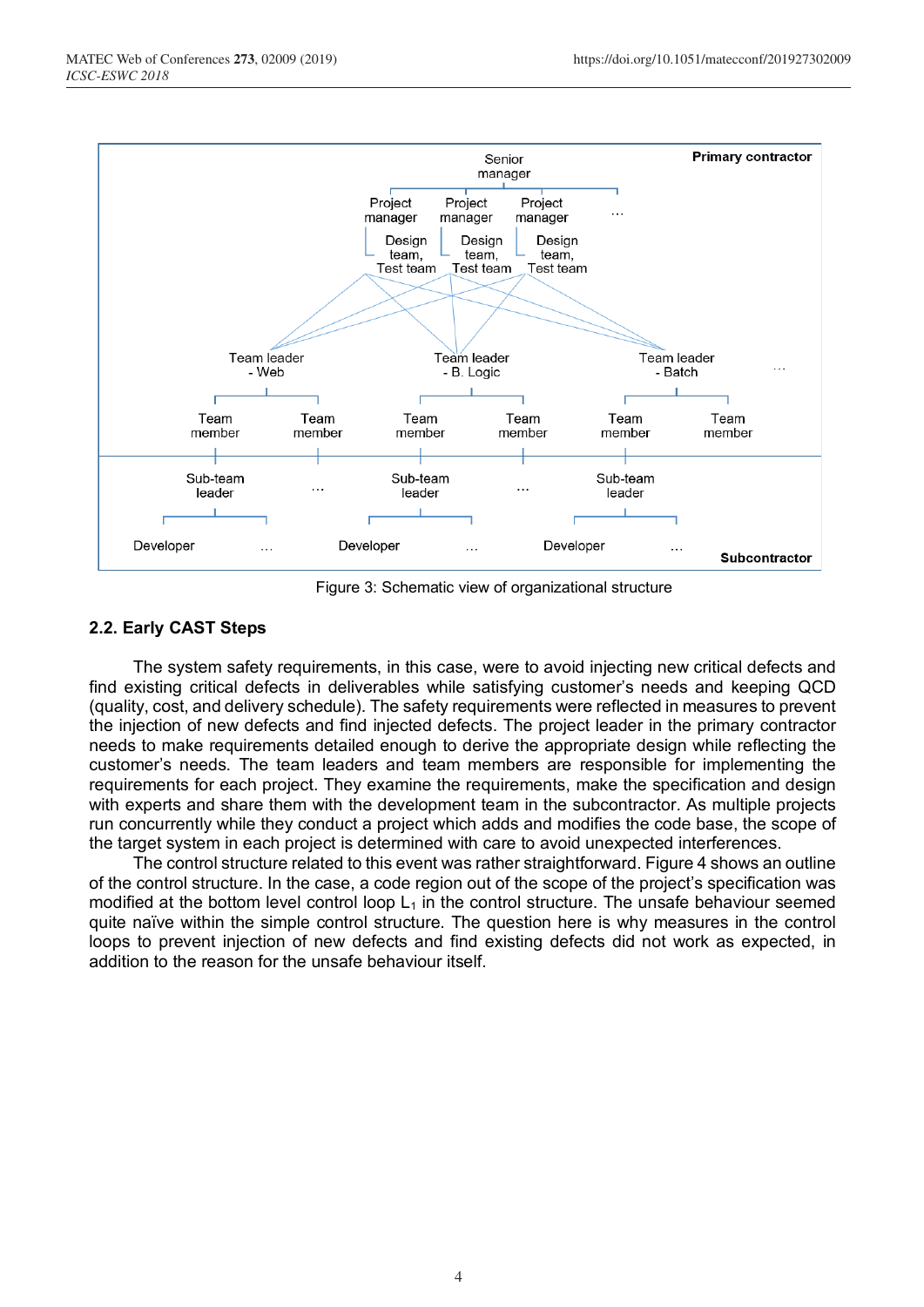

Figure 4: Outline of control structure

## **3. CAST AT EACH LEVEL**

In order to avoid personal blame, we analyze the reasons why it seemed reasonable for the engineer to make such an unsafe behaviour at that time and why the countermeasures placed in the control structure did not work as expected.

### **3.1. Process Model of the Developer**

Engineers generally try to make useful artefacts and pursue quality of the artefacts. The engineer of this case also modified the code base outside of the project with his intention to make things better. The team usually have a backlog of minor items for the code base in the team, and the engineer already had experiences to fix some items in the backlog but outside of the scope of the specific project during the official project period. It was not unusual for the engineer to modify the code base outside of the currently running project. He did not think he did an undesired behaviour at that time

In the defined process for the implementation phase, unit testing is required after adding and modifying the code as a mandated activity. The engineer followed the process except for the backlog item, the code modification outside of the project scope. This unsafe exception was caused by the inappropriate process model of the engineer at that time.

### **3.2. Process Model of the Team Leader**

In the defined process, reviews and testing are included as measures to prevent the injection of new defects and find injected defects. Reviewing work products is one of the important tasks of the sub-team leader in the subcontractor. As a result of a code review, the team leader recognized the modification outside of the project scope and pointed out the deviation to the engineer. After hearing the engineer's past experiences on the backlog items, the sub-team leader approved the modification. As another issue, the sub-team leader pointed out the modified code outside of the project scope was not covered in testing. After hearing the engineer's appropriate explanation that it would be covered in the testing activities in the higher levels, the sub-team leader approved this lack of coverage in testing.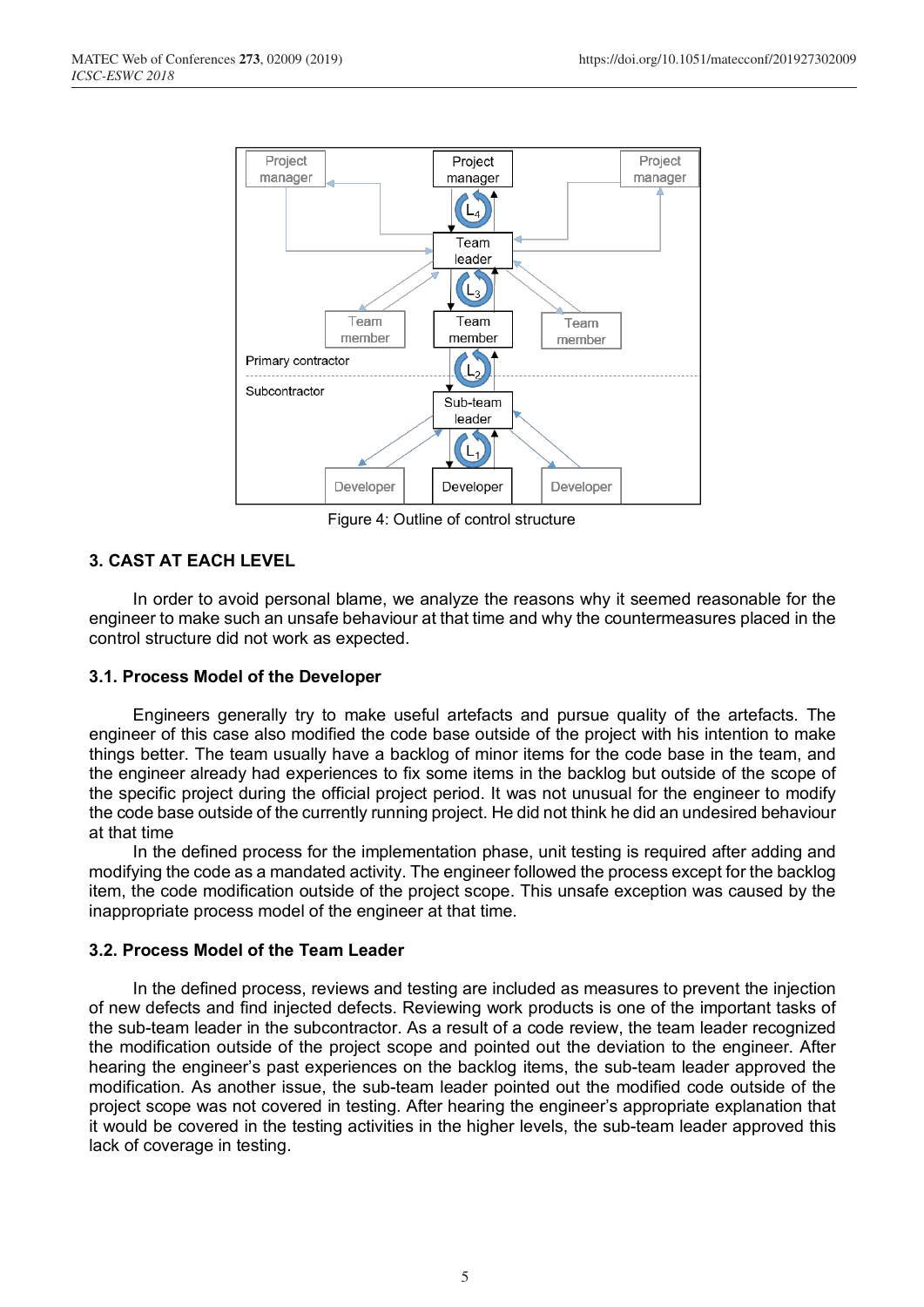The reason for these unsafe decisions was the lack of appropriate defined procedure after recognizing the deviation related to the backlog item. There were no explicit descriptions on this matter in the defined process. The sub-team leader needed to compensate for this shortage from somewhere. As the engineer is senior to the team leader in age, the team leader considered the engineer's decision was approved one like an order from the higher level in the control structure and did not consider the need of sharing this decision with controllers in the higher level of the control structure.

#### **3.3. Process Model at Higher Levels**

At the higher levels, reviews and testing were in the defined process, and they were recognized as important activities. The code base in the project scope was actually reviewed and covered in testing activities. They thought the issues on the backlog items be voluntarily reported from the subteam leader while this expectation was not clear in the defined process nor in the communication with the sub-team leader.

### **4. OVERALL COORDINATION AND COMMUNICATION**

#### **4.1 Overall Coordination and Communication**

This section examines overall coordination and communication contributed to the event. There existed the gap regarding the process of handling the backlog items. The process model of the controller in the higher level of the control structure had no explicit awareness of the backlog as shown in Figure 5.

| Team leader and member in the primary contractor<br>Safety-Related Responsibilities:<br>• Instruct the specification including the scope<br>• Take measures to prevent injection of defects<br>• Take measures to find injected defects<br>Context:<br>• Paid special attention for new sub-leader from the defined process view |
|----------------------------------------------------------------------------------------------------------------------------------------------------------------------------------------------------------------------------------------------------------------------------------------------------------------------------------|
| Unsafe Decisions and Control Actions:                                                                                                                                                                                                                                                                                            |
| • Not changing the defined process after delegating parts of the process                                                                                                                                                                                                                                                         |
| Process Model Flaws:                                                                                                                                                                                                                                                                                                             |
| • Expecting question assuming sub leader knows what he does not know                                                                                                                                                                                                                                                             |
| a 5: Anglueis of process model of the team leader and member in the primary conti                                                                                                                                                                                                                                                |

Figure 5: Analysis of process model of the team leader and member in the primary contractor

The process model of the sub-team leader in the subcontractor company had no knowledge on the handling of the backlog items as shown in Figure 6. He was a newcomer to the team while the former sub-team leader seemed to have the process model in handling the backlog items.

| Sub-team leader<br>Safety-Related Responsibilities:<br>• Follow the specification including the scope |
|-------------------------------------------------------------------------------------------------------|
| • Take measures to prevent injection of defects<br>• Take measures to find injected defects           |
| Context:                                                                                              |
| • Had no experiences on backlog items as a new member                                                 |
| Unsafe Decisions and Control Actions:                                                                 |
| • Approval of backlog handling in an inadequate way                                                   |
| Approval of inadequate test coverages for the fixed backlog                                           |
| Process Model Flaws:                                                                                  |
| • Not aware of the necessity of sharing the issue of backlog handling.                                |
| • Biased by the idea of seniority.                                                                    |

Figure 6: Analysis of process model of the sub-team leader in the subcontractor company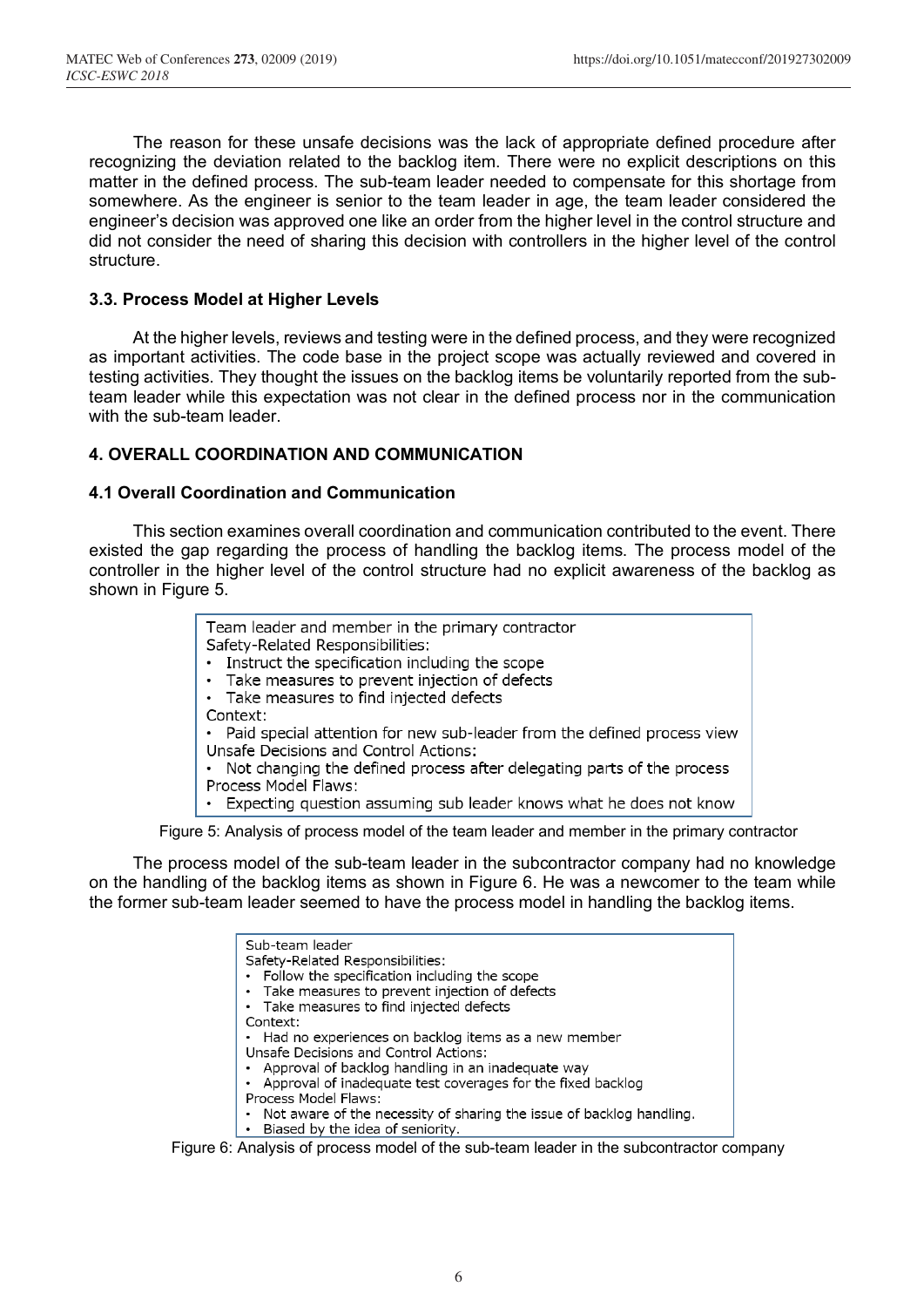The process model of the engineer lacks awareness of sharing issues outside of the defined process and the project scope as shown in Figure 7. Detailed investigation revealed the former subteam leader was taking care of sharing this kind of bottom-up issues with the higher level of the control structure. That kind of considerable attitude made things tacit in a sense.

Engineer

Safety-Related Responsibilities:

• Follow the specification including the scope

- Take measures to prevent injection of defects
- Take measures to find injected defects
- Context:

• Had experiences on backlog items

- Unsafe Decisions and Control Actions:
- Backlog handling in an inadequate way
- No test coverages for the fixed backlog
- Process Model Flaws:
- Assume no procedures to share the issue of backlog handling.
	- Assume inadequate cover range of testing.

Figure 7: Analysis of process model of the engineer in the subcontractor company

#### **4.2. Dynamics and Changes in the System and the Safety Control Structure**

This section discusses the dynamics and changes in the system and the safety control structure relating to the event over time.

Collaborative work between the primary contractor company and the subcontractor company started about ten years ago. In the beginning, the subcontractor leaders mastered their job by detailed advice from members of the primary contractor company. They gained tacit knowledge such as the way of communication and procedures in the process model, as well as visible knowledge such as explicit process definition, deliverables and development environment and those that are difficult to see such as communication methods.

Members of the subcontractor company mastered the job and reached the level where they could work according to the same process as the primary contractor company. After the subcontractor reached this level, the primary company gradually transferred the roles to the subcontractor. During this transfer, some of the important issues became tacit knowledge out of the defined process in both sides. Along with this transferring process, the recent trend to promote mobility of human resource between different subsystem teams migrated the organization to a hazardous state.

### **5. CONCLUDING REMARKS**

We reported a CAST analysis of an unintended event in a software maintenance project conducted by a team across the primary contractor and subcontractor companies. As the early investigation of this event started to threat psychological safety of the team members in the subcontractor, the senior manager caring psychological safety in the team tried CAST as a deeper analysis to uncover the reasons of the unsafe behaviour leading to the event. The CAST helped to uncover that process changes over time from the originally defined one contributed the injection and leakage of the defect leading to the event. It turned out the process owner and manager at the primary contractor side had a part of the responsibility for the defect leakage. The result of the CAST analysis was useful to make stakeholders understand the reasons why this event happened and recover psychological safety in the project team. We conclude CAST based on STAMP is useful in analyzing issues of software project management such as psychological safety. However, a very limited number of project members could make STAMP models and conduct CAST analysis. We will continue to use CAST for other software project management cases to show the feasibility as our future work